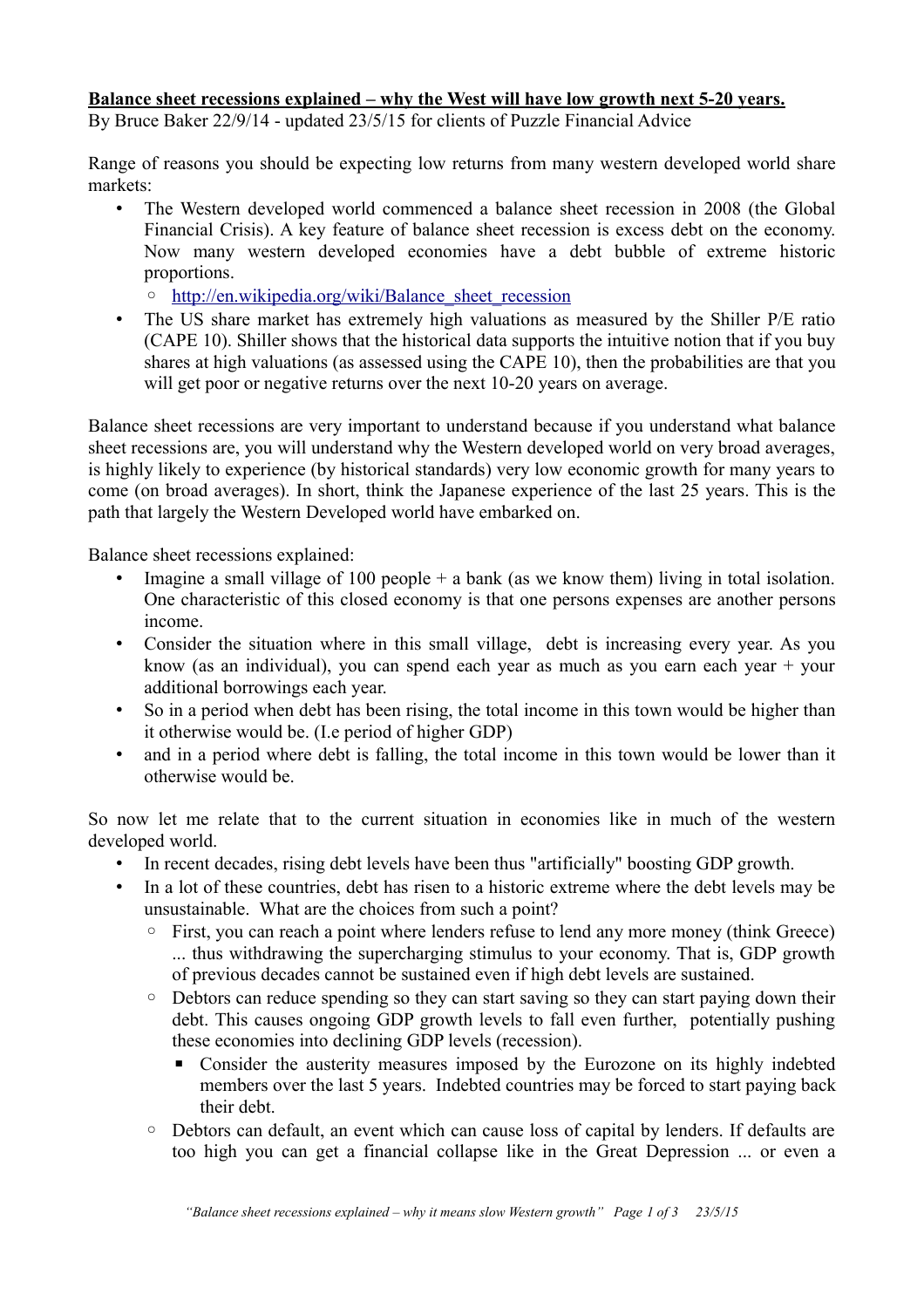financial system collapse.

Let us also observe that, as with an individual with very high debt levels, highly indebted countries face a high risk of financial crisis as we saw in the 2008 global financial crisis. This is why the Bank of International Settlements (BIS) is telling central bankers (and their governments) to get their debt levels down... or in BIS's words, *"to repair their balance sheets"* because if they don't more crises can be expected to follow. What BIS have correctly identified, is that that:

• *'Balance sheet recessions differ from typical post-war recessions, which were commonly triggered by a monetary policy tightening to staunch rising inflation. They (balance sheet recessions) are often associated with permanent output losses and protracted stagnation. These unwelcome features arguably result from a combination of four factors: unsustainable output growth during the preceding financial boom, the misallocation of resources during that phase, the headwinds of the subsequent debt and capital stock overhangs, and the associated disruptions to financial intermediation.'*

So let us step through some of the choices for governments, economies and the people in those economies.

- Start paying down debt and accept lower growth rates (and more regular recessions).
- Default. This can happen on a range of levels:
	- A government can default on all or part of its debt (government bonds). Argentina partially defaulted on their bonds in 2002.
	- In a banking crisis:
		- Banks can default on its bonds
		- Banks can force bank hybrids to convert to ordinary shares.
		- Even bank depositors can be forced to take some losses as we saw recently in Cyprus. BIS now recommends that once the first of the above have been used up that depositors should take some losses as part of a bank rescue.

However. The other measures that governments and central banks can employ include:

- • **Financial repression.** As Rogoff & Reinhart (*"This Time Is Different: Eight Centuries of Financial Folly"*) pointed out in their book (where they studied the last few hundred years of economic crises), indebted governments tend to try to cheat by employing financial repression which involved:
	- Keeping real interest rates below the inflation rate (like you see now) which basically is stealing off savers to help pay off debt AND these same measures also tend to create inflation – which is also part of the strategy – because through inflation, they can reduce the debt in real terms, making it easier to pay off.
	- Financial repression is what we have seen in the West since the Global Financial Crisis, and because the mountain of record Western debt is likely to take a few decades to work off, financial repression is likely to continue for many years to come in the West.
- Policy measures to increase productivity... which increases profits + wages in the economy, providing more income to make it easier to pay down debt.
- Invest in infrastructures that delivers a good return on investment (ROI) to the economy.

Related issues:

- Maintaining extreme levels of debt in an economy runs the high risk of a further financial crisis. In addition, maintaining high levels of debt in the economy risks a Minsky moment. [http://en.wikipedia.org/wiki/Minsky\\_moment](http://en.wikipedia.org/wiki/Minsky_moment)
	- *'A Minsky moment is a sudden major collapse of asset values which is part of the credit*